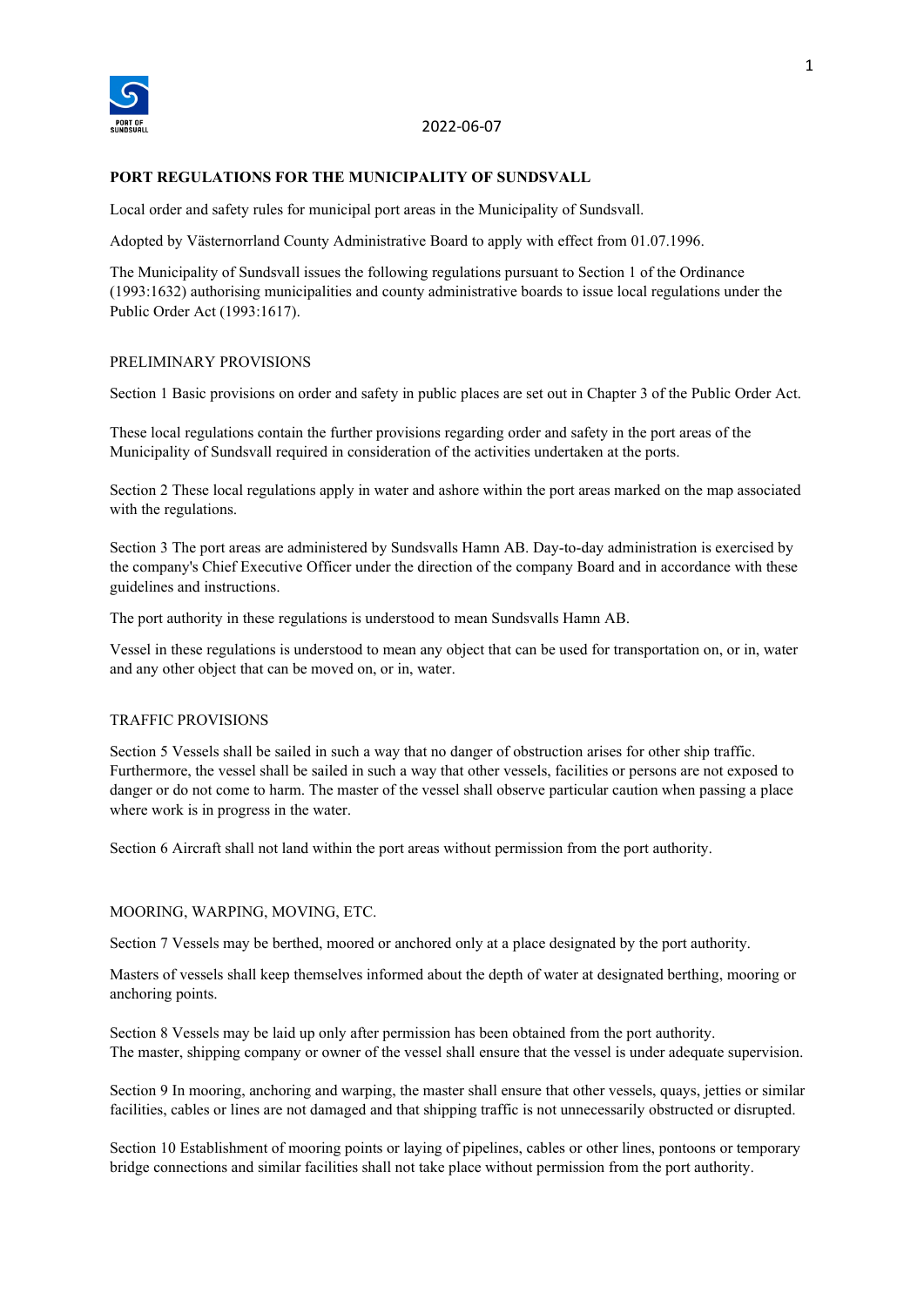

## 2022-06-07

Section 11 The master, shipping company or owner shall move or warp the vessel or take other measures with the vessel which are required in consideration of order and safety in the port.

Section 12 Vessels shall not be sailed into the port area if there is a risk of the vessel, due to its condition or for some other reason, sinking, obstructing shipping or in some other way posing danger to order or safety within the port area.

Section 13 The master, shipping company, owner or a representative of any of these shall inform the port authority immediately if a vessel has sunk, run aground, or in some other way has become incapable of manoeuvring.

An owner of another sunken object, which may pose an obstacle to or damage a vessel or facility, shall notify the port authority thereof. If someone other than the owner was in charge of the object when it sank, the duty of notification falls on this person. If the object has been lost from a vessel, the master, shipping company or owner of the vessel shall make the notification.

Section 14 In mooring, anchoring or warping, the action shall be taken with tug assistance, if needed in consideration or order or safety within the port area.

## DUTY OF NOTIFICATION

Section 15 If the vessel is to call at or pass through the port areas, the master, shipping company or a representative of either of these shall notify this to the port authority.

Notification shall be made as promptly as possible, but no later than 24 hours prior to the arrival of the vessel. In consideration of the time taken for the vessel's voyage or other circumstances, the port authority may permit a shorter notification period or waive the duty of notification.

The master of the vessel shall notify the time of departure to the port authority no later than when the vessel is ready to sail.

## LOADING, DISCHARGING, DEPOSITING OF CARGO, ETC.

Section 16 Cargo, vehicles or other equipment shall be handled, laid up or deposited at a place designated by the port authority and in such a way that port yards, buildings, road surfaces, tracks, cranes, etc. are not damaged and that firebreaks are not blocked, or so that no danger is posed to persons.

Special provisions apply to notification and handling of dangerous goods.

## SPECIAL BYE-LAWS

Section 17 Before a vessel is made temporarily incapable of manoeuvring by repair or equivalent work, permission shall be obtained from the port authority.

Section 18 Diving and underwater work may take place only after permission has been obtained from the port authority.

Section 19 Rotating of a propeller at the quayside may take place only after permission has been obtained from the port authority.

Section 20 Whosoever within the port area damages a vessel, facility, cargo or any other property shall notify the port authority thereof immediately.